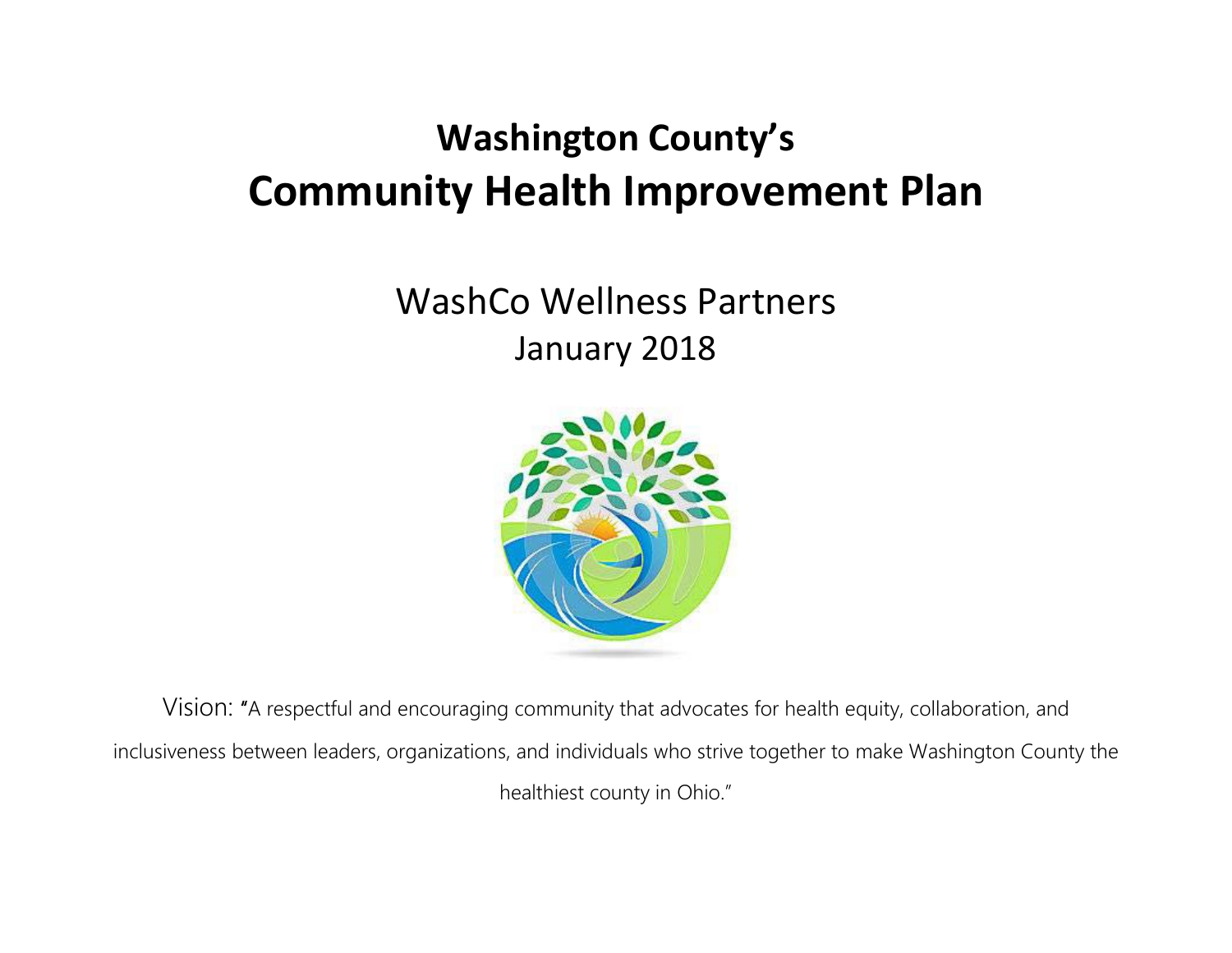# **Washington County Community Health Improvement Plan Action Plan 2017-2020**

# **Introduction:**

In 2016, a broad array of public health stakeholders and community members from Washington County convened as the WashCo Wellness Partners ("the Partners") to conduct a Community Health Assessment by use of the Mobilizing for Action through Planning and Partnerships (MAPP) process. Through this process, the Partners completed four assessments: Forces of Change Assessment ("FOCA"); Community Themes and Strengths Assessment ("CTSA"); Local Public Health System Assessment ("LPHSA"); and Community Health Status Assessment ("CHSA").

By the end of 2016, the Partners were able to meet and review the data that was collected from all four assessments. Issues that appeared in all four of the assessments were listed. The seven most urgent issues were: Mental Health, Chronic Disease, Poverty, Environmental Issues, Aging Issues, Education, and Safety. Available data was provided for each of the seven issues and the Partners were asked to discuss. After discussion, the Partners felt that they were ready to vote on the issues.

Using Dot-Voting, the Partners voted for their top issues. Each Partner was given three stickers. All seven issues were displayed on the wall, each having its own poster. The Partners were asked to place their stickers on the issues that they felt were most important to carry on into the Community Health Improvement Plan. Further, the allotted three stickers could all be used on one issue or distributed among one, two, or three issues.

The following were the top four issues identified from the Dot-Vote: Behavioral Health (previously Mental Health), Chronic Disease, Education, and Poverty. Committees were formed for each of these issues. Each committee has a committee chair who is responsible for bringing the group together for review of the plan and for plan updates.

The Washington County Community Health Improvement Plan (CHIP) work plan was finalized in December 2017 and published in the spring of 2018. WashCo Wellness Members, member agencies, and the community will work together to implement the goals identified in the CHIP. The CHIP is defined with timelines and measurements to encourage accountability, direction, and quality improvement. Further, the Partners are committed to using the best practices and evidence-based interventions to achieve optimal outcomes by 2020.

The CHIP is a living document; therefore, new opportunities and hurdles will be reflected in the "Outcomes" portion of each activity. Updates and changes to the CHIP will be released to the public after the bi-annual WashCo Wellness Partners meetings.

To access the latest version of the Washington County Health Improvement Plan, please visit [www.washingtongov.org/health.](http://www.washingtongov.org/health)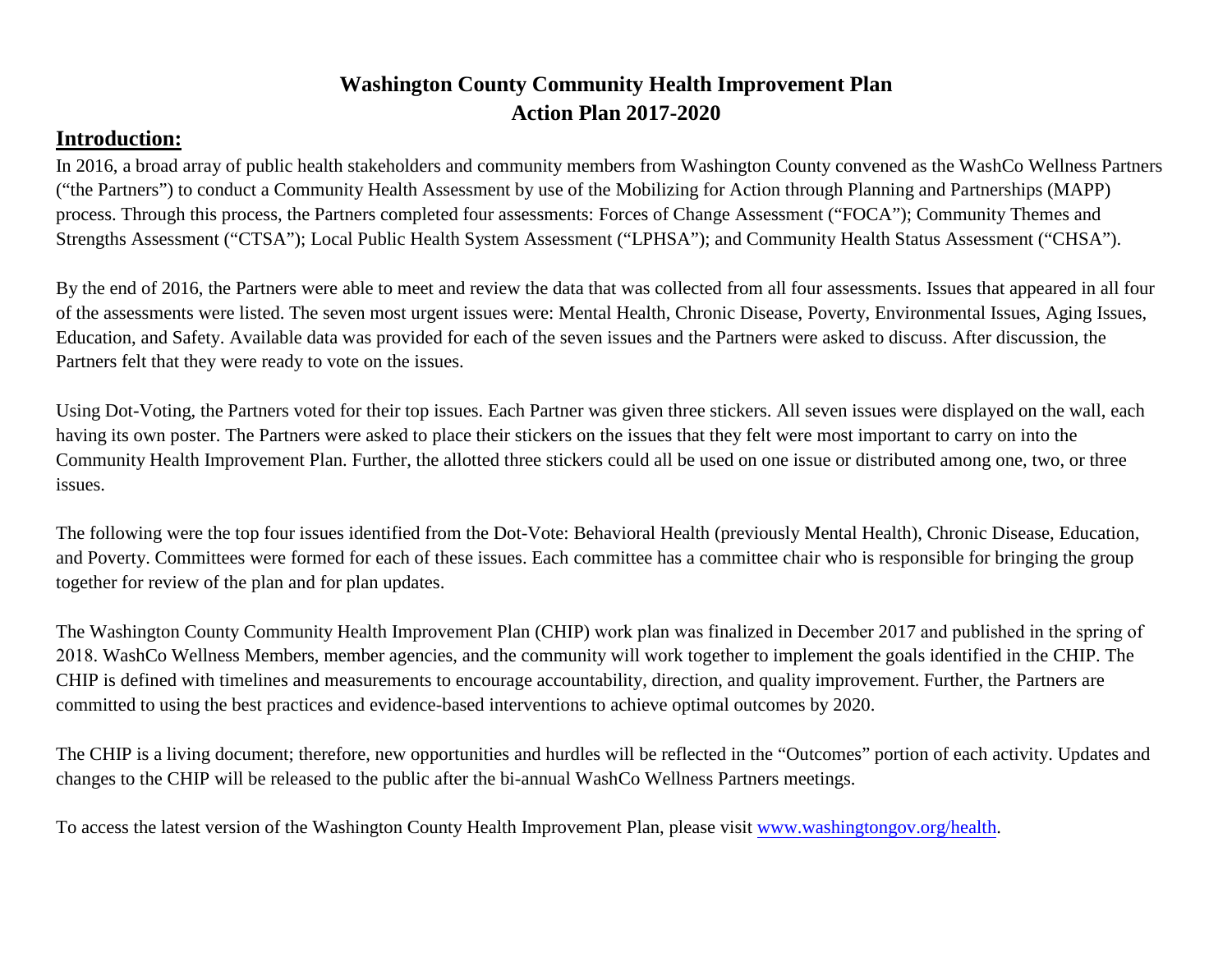# **Invitation to the Community:**

The Community Health Improvement Plan requires input from all who live, learn, play, and work in Washington County. We need your participation and feedback to help Washington County be "the healthiest county in Ohio."

To get involved, please contact the Washington County Health Department at 740-374-2782 ext. 3305 or e-mail Amy Nahley at [anahley@wcgov.org.](mailto:anahley@wcgov.org)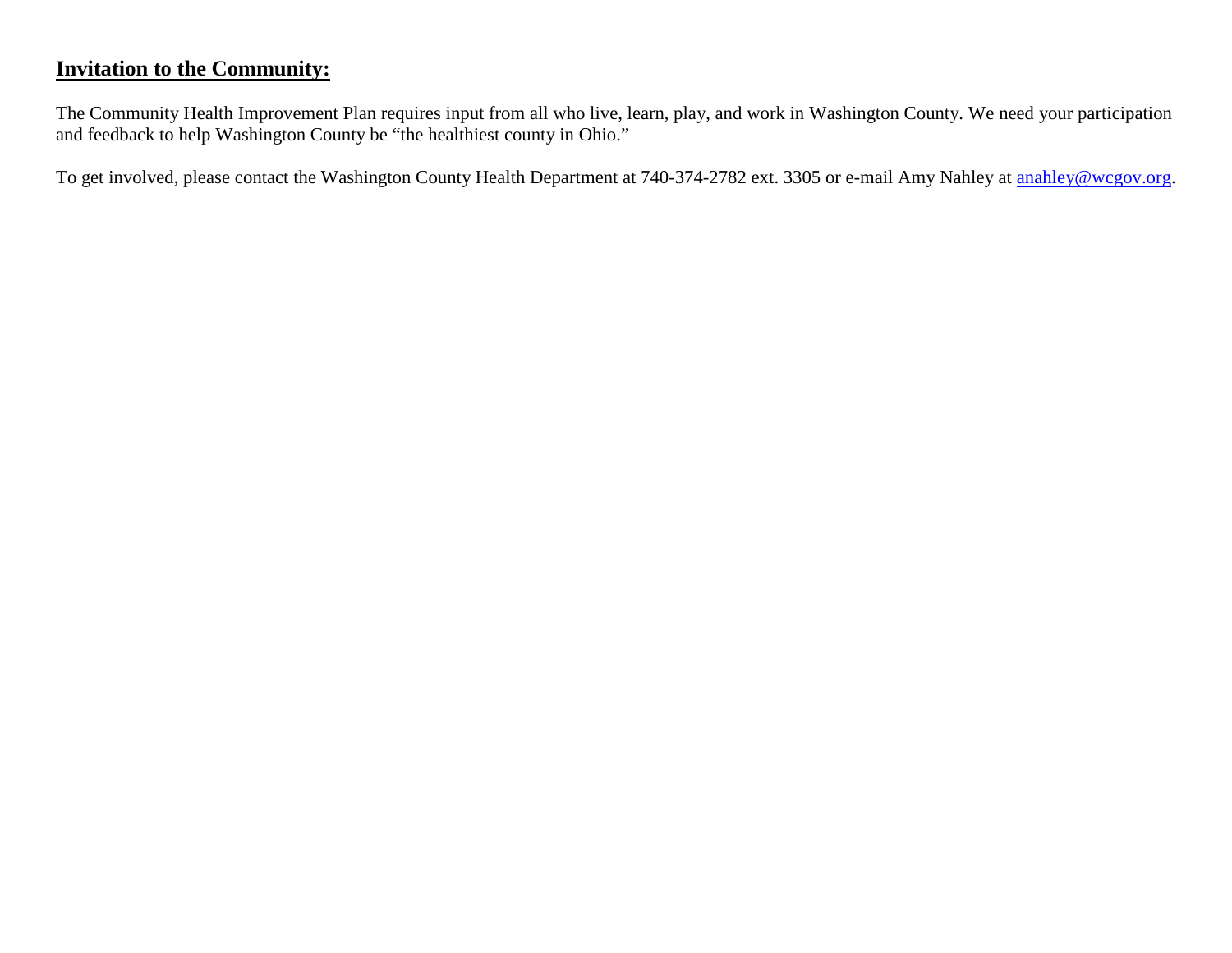## **CHIP Advisory Committee**

**Amy Nahley** Washington County Health Department

**Richard Wittberg**  Washington County Health Department

**Miriam Keith** Washington County Behavioral Health Board **Barb Bradley** Marietta City Health Department

**Tasha Weary** Building Bridges to Careers

**Court Witschey** Washington County Health Department

### **Pamela Lankford**

Epicenter

## **Committee Members**

#### **Behavioral Health Committee**

**Miriam Keith- CHAIR** Washington County Behavioral Health Board

**Sheriff Minks** Washington County Sheriff's Department

**Shawn Bail** Memorial Health System

**Cathy Harper** The Right Path

**David Browne** Washington County Behavioral Health Board

**Cindy Davis** Washington County Family & Children First

**Kim Depue** Marietta City Schools

**Barb Bradley** Marietta City Health Department

**Janet Wells** EVE, Inc.

**Suzy Zumwalde** YMCA

**Christa Holman**  L&P Services

**Dick Wittberg** Washington County Health Department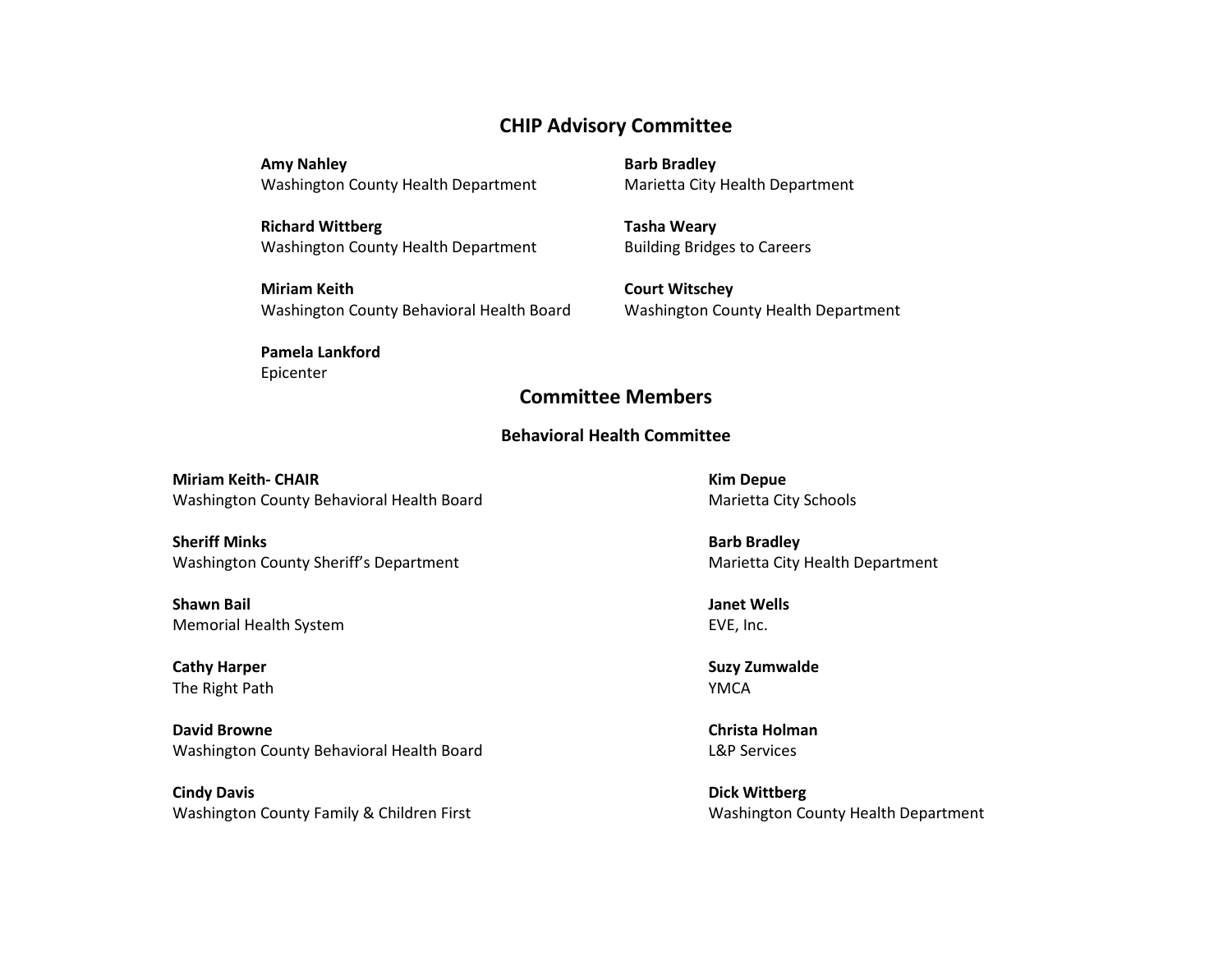#### **Chronic Disease Committee**

**Court Witschey- CHAIR** Washington County Health Department

**Cindy Neubert** Strecker Cancer Center at Memorial Health System

**Karen Clare** Washington County Free Clinic

**Ann Stewart** O'Neill Center/ EVE, Inc.

**Mindy Cayton** Buckeye Hills Regional Council **Lisa Valentine** RSVP

**Suzy Zumwalde** YMCA

**Cathy Harper** The Right Path

**Vickie Kelly** Marietta City Health Department

**Connie Huntsman** O'Neill Center

#### **Poverty Committee**

**Pamela Lankford- CHAIR** Epicenter

**Stacey Steed** RSVP/Washington County Homeless Project

**David Brightbill** Washington-Morgan CAP

**Connie Huntsman** O'Neill Center

**Dick Wittberg** Washington County Health Department

**Heather Warner** GoPacks

**Eric Young** Memorial Health System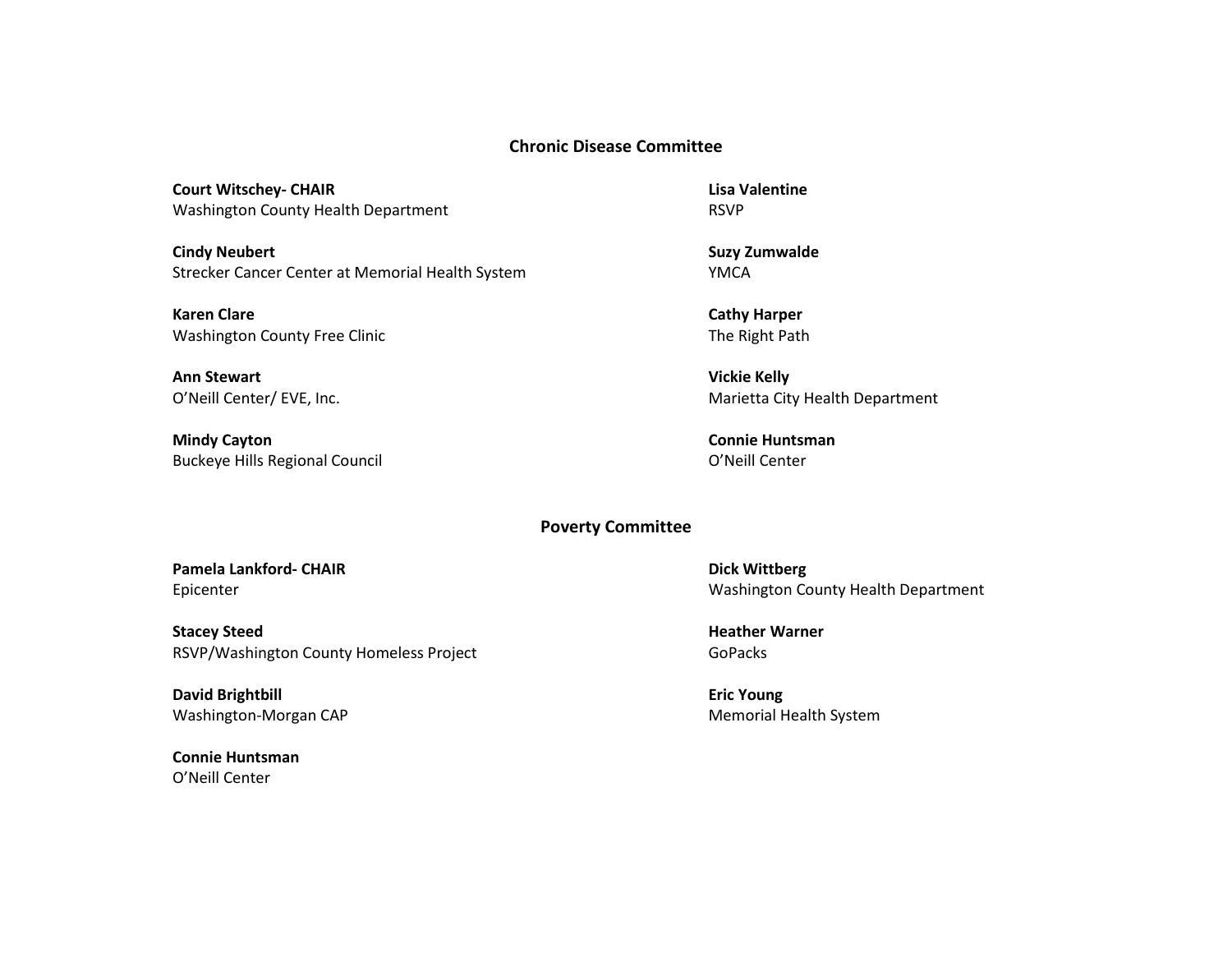## **Education Committee**

**Tasha Weary- CHAIR** Marietta City Schools

**Chris Keylor** Ohio Valley Educational Service Center

**Jennifer Loman** COAD

**Heather Kincaid** Washington State Community College

**Amanda Bohlen** OSU-Ext

**Barb Bradley** Marietta City Health Department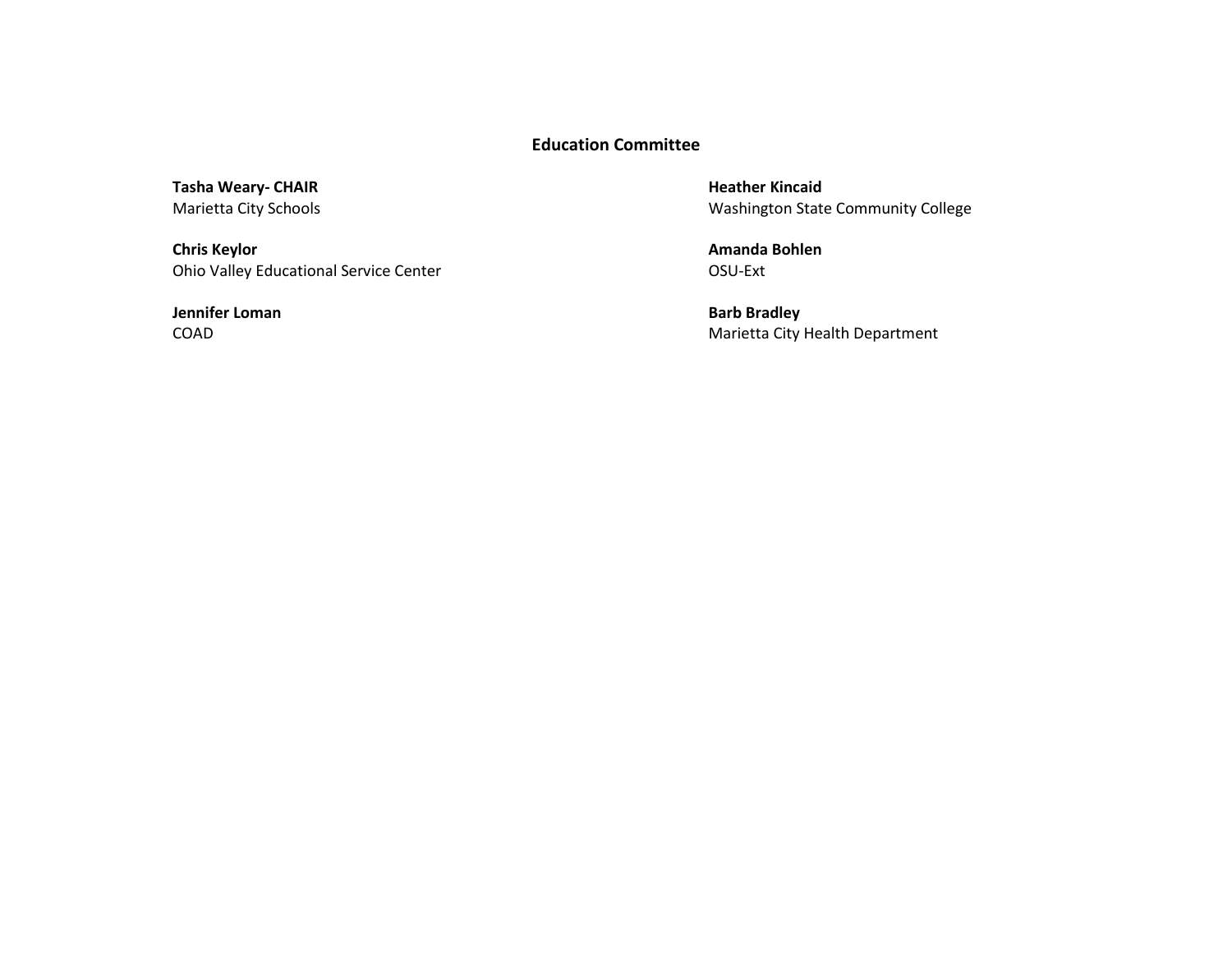#### **PRIORITY ONE: BEHAVIORAL HEALTH**

**Justification:** *Behavioral Health infrastructure for Washington County has been poor. At the time of the CHA completion, Washington County had no treatment facility (neither residential nor inpatient), no sober living facility, and limited counseling capacity. Further, Washington County was one of only a few Ohio counties that had no Behavioral Health levy, and thus had no means to fund infrastructure.*

#### **Committee Chair:** Miriam Keith, WCBHB

| Objective                         | <b>Activities</b>                                        | <b>Responsible Parties</b>    | <b>Timeframe</b>             | <b>Evaluation Measures</b>                          |
|-----------------------------------|----------------------------------------------------------|-------------------------------|------------------------------|-----------------------------------------------------|
| <b>OBJECTIVE 1: Increase</b>      | <b>Activity 1: Continue efforts to</b>                   | <b>Activity 1: Washington</b> | <b>Activity 1: 2017-2020</b> | Activity 1: Complete research on viability of       |
| behavioral health resources in    | establish a Detox Unit                                   | County Behavioral Health      |                              | bringing a Detox Unit back to Washington County;    |
| <b>Washington County</b>          | accessible to Washington                                 | Board (WCBHB)                 |                              | Decide on viability                                 |
|                                   | County residents                                         |                               |                              |                                                     |
|                                   | <b>Activity 2: Assure accessibility</b>                  | Activity 2: WCBHB; L&P        | Activity 2: 2017-2020        | Activity 2: Monitor the number of people who        |
|                                   | to Substance Used Disorder                               | <b>Oriana House</b>           |                              | seek treatment and are able to access it;           |
|                                   | (SUD) treatment facility                                 |                               |                              | determine if the # of reserved beds is sufficient   |
|                                   |                                                          |                               |                              |                                                     |
|                                   | Activity 3: Establish a                                  | <b>Activity 3: WCBHB</b>      | <b>Activity 3: 06/19</b>     | Activity 3: Have five residents in the sober living |
|                                   | residential sober living home                            |                               |                              | home                                                |
|                                   | Activity 4: Use evidence-based Activity 4: Buckeye Hills |                               | Activity 4: 2020             | Activity 4: Operational referral system to use for  |
|                                   | programs as a resource for                               | <b>Regional Council</b>       |                              | behavioral health clients                           |
|                                   | behavioral health, to include                            |                               |                              |                                                     |
|                                   | but not limited to, Chronic                              |                               |                              |                                                     |
|                                   | Disease Self-Management                                  |                               |                              |                                                     |
|                                   | Program (CDSMP) and Chronic                              |                               |                              |                                                     |
|                                   | Pain Self-Management                                     |                               |                              |                                                     |
|                                   | Program (CPSMP)                                          |                               |                              |                                                     |
| <b>OBJECTIVE 2: Pass a Mental</b> | Activity 1: Establish a Levy                             | <b>Activity 1: WCBHB</b>      | <b>Activity 1: 03/17</b>     | Activity 1: Have a Levy Campaign Committee          |
| <b>Health Levy in Washington</b>  | Campaign Committee                                       |                               |                              |                                                     |
| County                            |                                                          |                               |                              |                                                     |
|                                   | <b>Activity 2: Solicit community</b>                     | <b>Activity 2: WCBHB</b>      | Activity 2: 03/17-11/17      | Activity 2: Establish Levy Facebook page and have   |
|                                   | support through outreach                                 |                               |                              | campaign attendance at all fairs in Washington      |
|                                   | events                                                   |                               |                              | County                                              |
|                                   | Activity 3: Speak to at least ten Activity 3: WCBHB      |                               | Activity 3: 03/17-11/17      | Activity 3: Ten new supporters of the Mental        |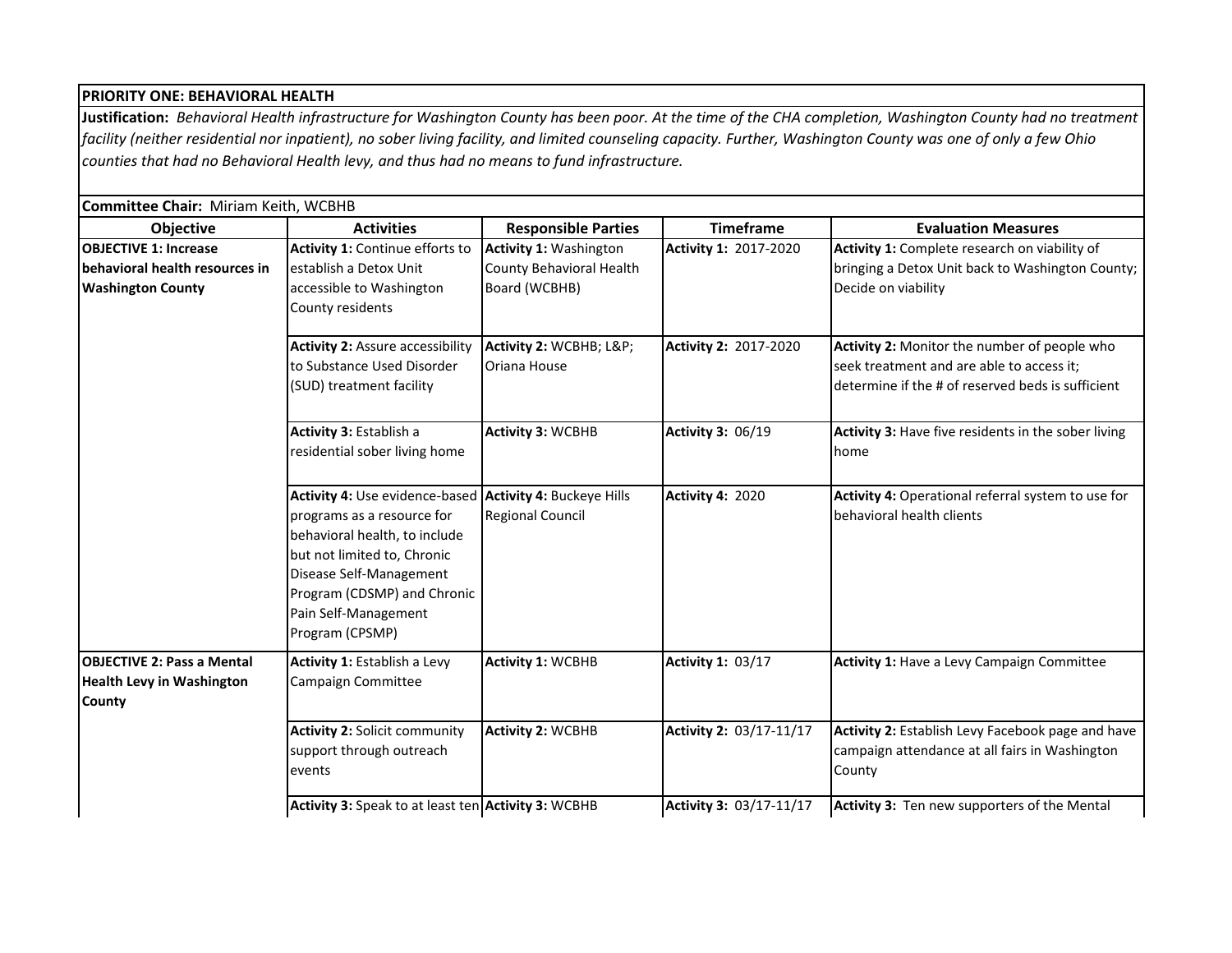|                                                                                                                                                                                                               | major civic groups, political<br>groups, and/or unions<br>Activity 4: Participate in three                                                                                    | <b>Activity 4: WCBHB</b>                                                                    | Activity 4: 03/17-11/17      | <b>Health Levy</b><br>Activity 4: Three community forums held                                                            |
|---------------------------------------------------------------------------------------------------------------------------------------------------------------------------------------------------------------|-------------------------------------------------------------------------------------------------------------------------------------------------------------------------------|---------------------------------------------------------------------------------------------|------------------------------|--------------------------------------------------------------------------------------------------------------------------|
|                                                                                                                                                                                                               | community forums                                                                                                                                                              |                                                                                             |                              |                                                                                                                          |
| <b>OBJECTIVE 3: Explore the</b><br>possibility of a needle exchange<br>program                                                                                                                                | Activity 1: Investigate other<br>successful rural needle<br>exchange programs                                                                                                 | Activity 1: Washington<br>County Health Department<br>(WCHD)                                | <b>Activity 1: 2017-2018</b> | Activity 1: Identify one similar county that has a<br>successful needle exchange program; Meet with<br>potential funders |
|                                                                                                                                                                                                               | Activity 2: Meet with law<br>enforcement, behavioral<br>health stakeholders, and other<br>partners to discuss possible<br>implementation                                      | Activity 2: WCHD; Marietta Activity 2: 2017-2020<br>City Health Department<br>(MCHD); WCBHB |                              | Activity 2: Begin meetings with necessary partners<br>to discuss possible implementation of a needle<br>exchange program |
| <b>OBJECTIVE 4: Increase number</b><br>of evidence-based programs or<br>promising practices delivered in<br><b>Washington County to improve</b><br>behavioral health resources<br>among children and families | Activity 1: Establish a<br>committee OR explore the<br>Family Children First<br>Prevention Committee as the<br>committee for behavioral<br>health resources among<br>children | <b>Activity 1: WCBHB; Family</b><br>Children First (FCF)                                    | Activity 1: 2017-2019        | Activity 1: Establish a committee and have at least<br>two committee meetings                                            |
|                                                                                                                                                                                                               | Activity 2: Develop a list of<br>potential programs for use in<br>the community                                                                                               | <b>Activity 2: FCF Prevention</b><br>Committee                                              | <b>Activity 2: 2020</b>      | Activity 2: Identify at least one evidence-based<br>program or promising practices program to deliver                    |
|                                                                                                                                                                                                               | Activity 3: Collaborate with                                                                                                                                                  | Activity 3: WCBHB; WCHD;                                                                    | <b>Activity 3: 2020</b>      | Activity 3: Program delivered in at least one                                                                            |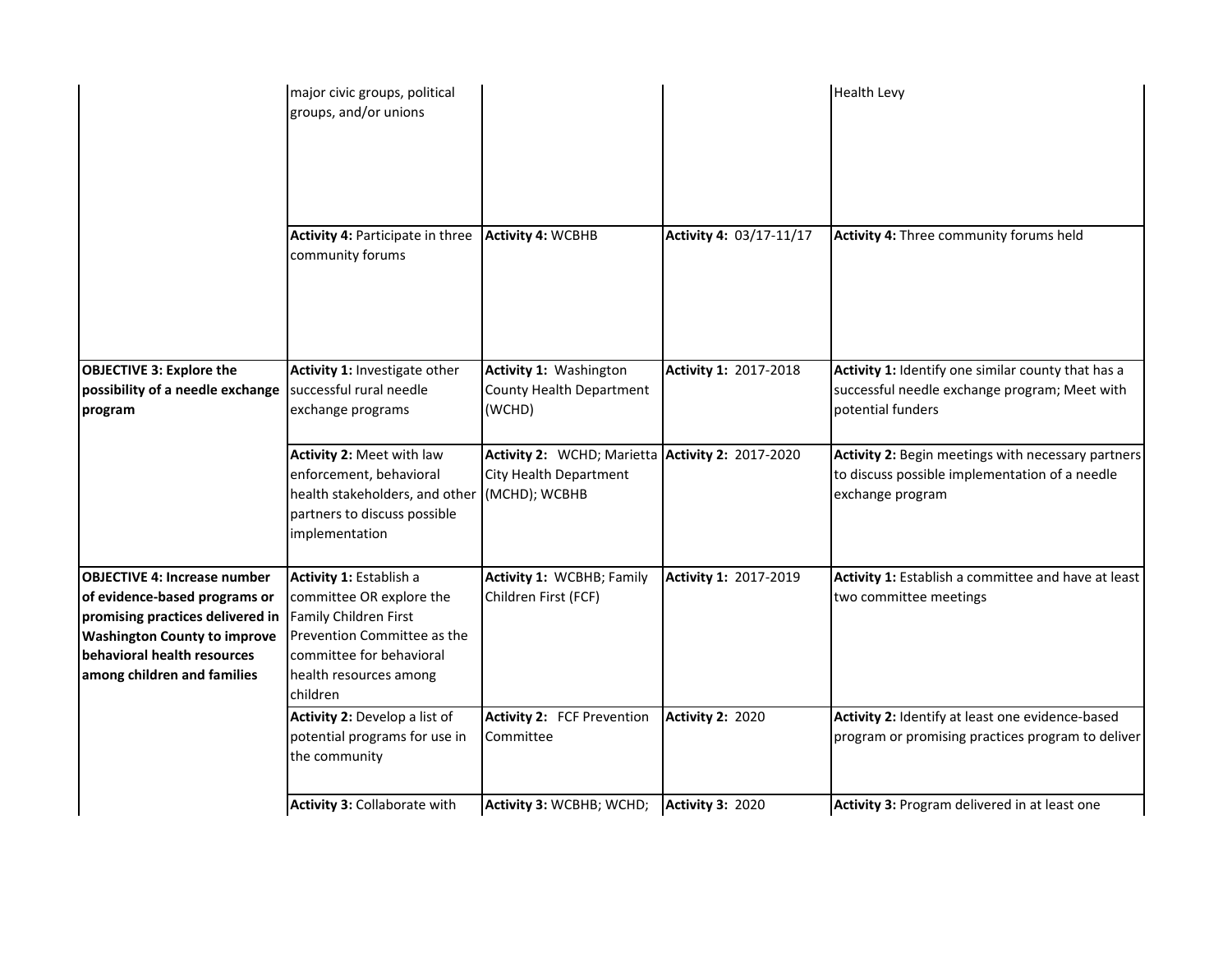|                                                                                                                                                                                                                                                           | local partners to obtain<br>funding for program and<br>implementation<br><b>Activity 4: Community health</b><br>partners will increase<br>education and awareness<br>activities for colon cancer<br>prevention | The Right Path<br>Activity 4: Memorial Health Activity 4: 1/17 - 12/19<br>System & Partners |                    | school<br>Activity 4: Demonstrate a 10% increase in colon<br>cancer screenings |
|-----------------------------------------------------------------------------------------------------------------------------------------------------------------------------------------------------------------------------------------------------------|----------------------------------------------------------------------------------------------------------------------------------------------------------------------------------------------------------------|---------------------------------------------------------------------------------------------|--------------------|--------------------------------------------------------------------------------|
| *Freeze it for now* Increase<br>number of evidence-based<br>programs or promising practices stakeholders, law<br>delivered in Washington County enforcement, and the judicial<br>to improve behavioral health<br>resources among children and<br>families | <b>Activity 1: Facilitate meetings</b><br>between behavioral health<br>system to discuss financing,<br>operation, and sustainability of<br>a drug court in Washington<br>County                                | Activity 1: Behavioral<br>Health Committee (BHC)                                            | <b>Activity 1:</b> | <b>Activity 1:</b>                                                             |
|                                                                                                                                                                                                                                                           | Activity 2: Locate and acquire<br>resources needed to establish<br>and sustain drug court. Include<br>community foundations.                                                                                   | <b>Activity 2: BHC</b>                                                                      | <b>Activity 2:</b> | <b>Activity 2:</b>                                                             |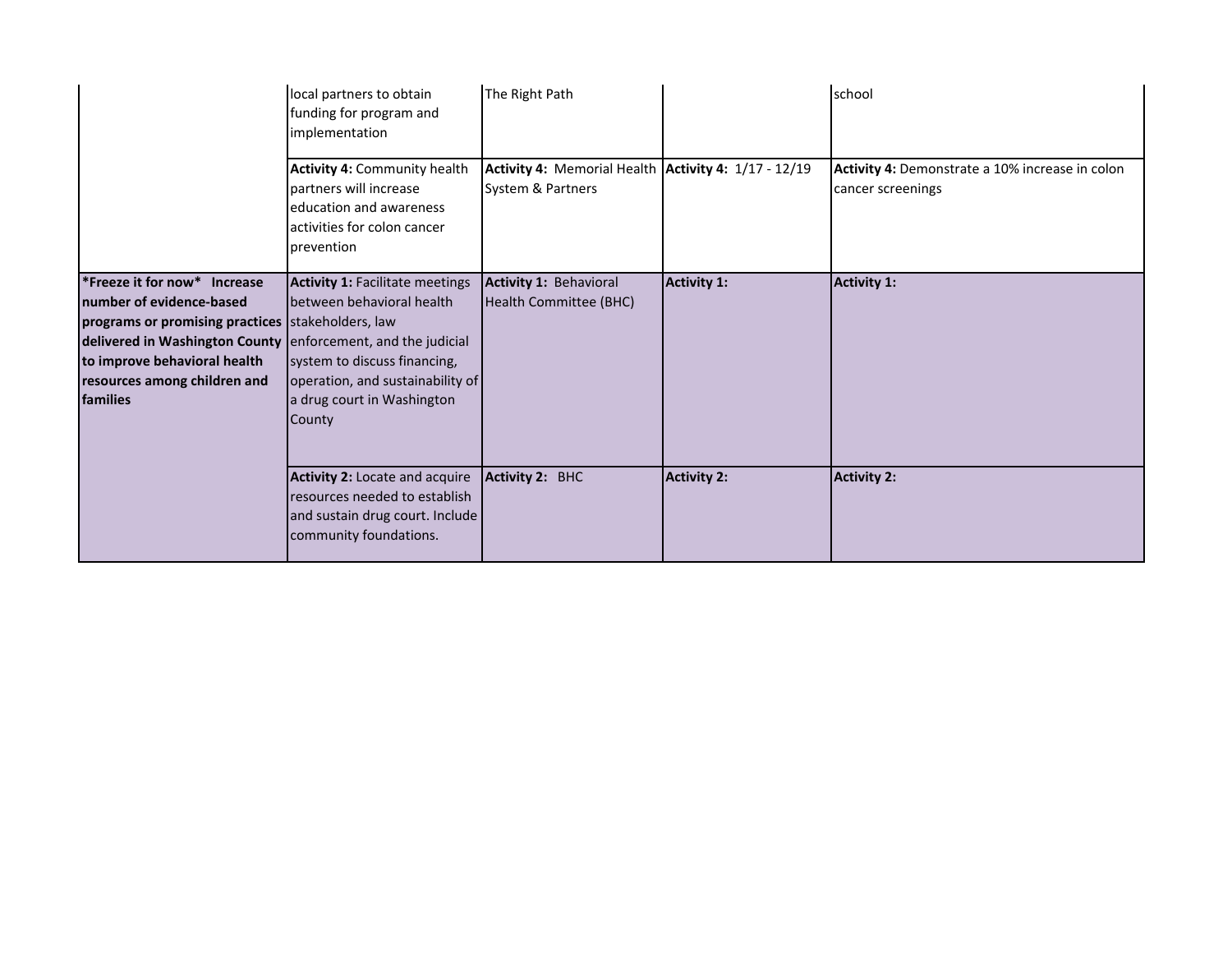#### **PRIORITY TWO: CHRONIC DISEASE**

**Justification:** *Ohio's Appalachian region has chronic disease rates similar to African Americans, Hispanics, and Pacific Islanders. Health risk factors are higher in Washington County than state and national rates. Tobacco use rates are 2 points higher than the national average, obesity is 7 points higher, and physical inactivity 11 points higher. This results in higher than average age-adjusted rates of cancer cases (40/year higher), diabetes rates 5 points higher, and higher rates of cardiovascular disease. In order to reduce chronic diseases in Washington County, this committee looks to implement evidence-based programs or those programs with promising practices. Efforts are focused on finding policies that help reduce risk factors, system changes that direct people to preventive programs, and improving environments to make healthy choices.*

| Objective                          | <b>Activities</b>                                                                                                        | Responsible                                                                                                 | <b>Timeframe</b> | <b>Evaluation Measures</b>                                                     |
|------------------------------------|--------------------------------------------------------------------------------------------------------------------------|-------------------------------------------------------------------------------------------------------------|------------------|--------------------------------------------------------------------------------|
|                                    |                                                                                                                          | <b>Parties</b>                                                                                              |                  |                                                                                |
| <b>OBJECTIVE 1: Reduce tobacco</b> | <b>Activity 1: Assess</b>                                                                                                | <b>Activity 1:</b>                                                                                          |                  | Activity 1: 1/17   Activity 1: A summary report of the tobacco environment in  |
| use rates in Washington County     | the local tobacco<br>environment in<br><b>Washington County</b><br>by monitoring<br>access, marketing,<br>sales, and use | <b>Washington County</b><br><b>Health Department</b><br>(WCHD); The Right<br>Path (TRP); Law<br>Enforcement | 12/19            | <b>Washington County</b>                                                       |
|                                    | <b>Activity 2: Develop</b><br>student anti-<br>tobacco advocacy<br>groups in two local<br>school districts               | Activity 2: WCHD;<br><b>TRP</b>                                                                             | 12/19            | Activity 2: $1/17$ -Activity 2: Two new stand groups will exist                |
|                                    | <b>Activity 3: Engage</b>                                                                                                | Activity 3: WCHD;                                                                                           |                  | Activity 3: 1/17   Activity 3: Summary report of counter- marketing activities |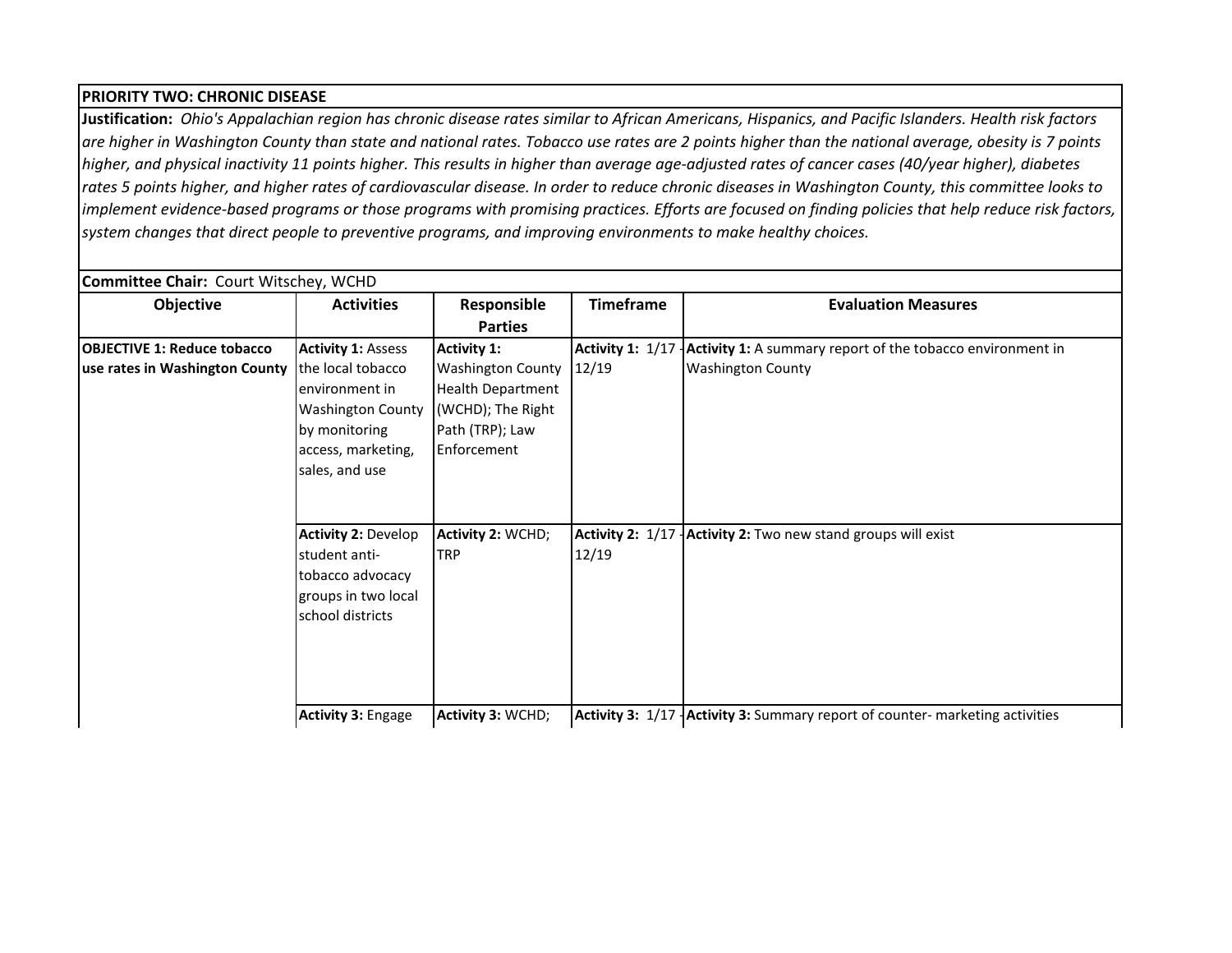|                                                                                      | youth in annual<br>counter-marketing<br>campaigns                                                                                                   | <b>TRP</b>                                                                                                                  | 12/19 |                                                                                                                                |
|--------------------------------------------------------------------------------------|-----------------------------------------------------------------------------------------------------------------------------------------------------|-----------------------------------------------------------------------------------------------------------------------------|-------|--------------------------------------------------------------------------------------------------------------------------------|
|                                                                                      | <b>Activity 4:</b><br>Strengthen tobacco-<br>free policies in two<br>local school districts                                                         | <b>Activity 4:</b><br>WCHD;TRP; Belpre<br><b>City School District</b><br>(BCSD); Marietta<br>City School District<br>(MCSD) | 12/19 | Activity 4: 1/17 Activity 4: Two Washington County Schools will improve their scores<br>on the ODH Tobacco-Free Schools Rubric |
|                                                                                      | <b>Activity 5: Increase</b><br>the number of<br>tobacco-free public<br>spaces                                                                       | <b>Activity 5 WCHD;</b><br>Local Municipalities                                                                             | 12/19 | Activity 5: 1/17 Activity 5: Six new tobacco-free public spaces will exist                                                     |
| <b>OBJECTIVE 2: Reduce the rate of Activity 1: MHS</b><br>preventable hospital stays | primary care<br>providers transition<br>to PCMH model of<br>care                                                                                    | <b>Health System</b><br>(MHS)                                                                                               | 12/19 | Activity 1: Memorial Activity 1: 1/17 Activity 1: 100% of MHS primary care providers are PCMH certified                        |
|                                                                                      | <b>Activity 2: Establish</b><br>a community-<br>clinical referral<br>system to increase<br>utilization of<br>community lifestyle<br>change programs | <b>Activity 2: Lifestyle</b><br>Change Network<br>(LCN)                                                                     | 12/19 | Activity 2: 1/17 Activity 2: 10% increase in program referrals                                                                 |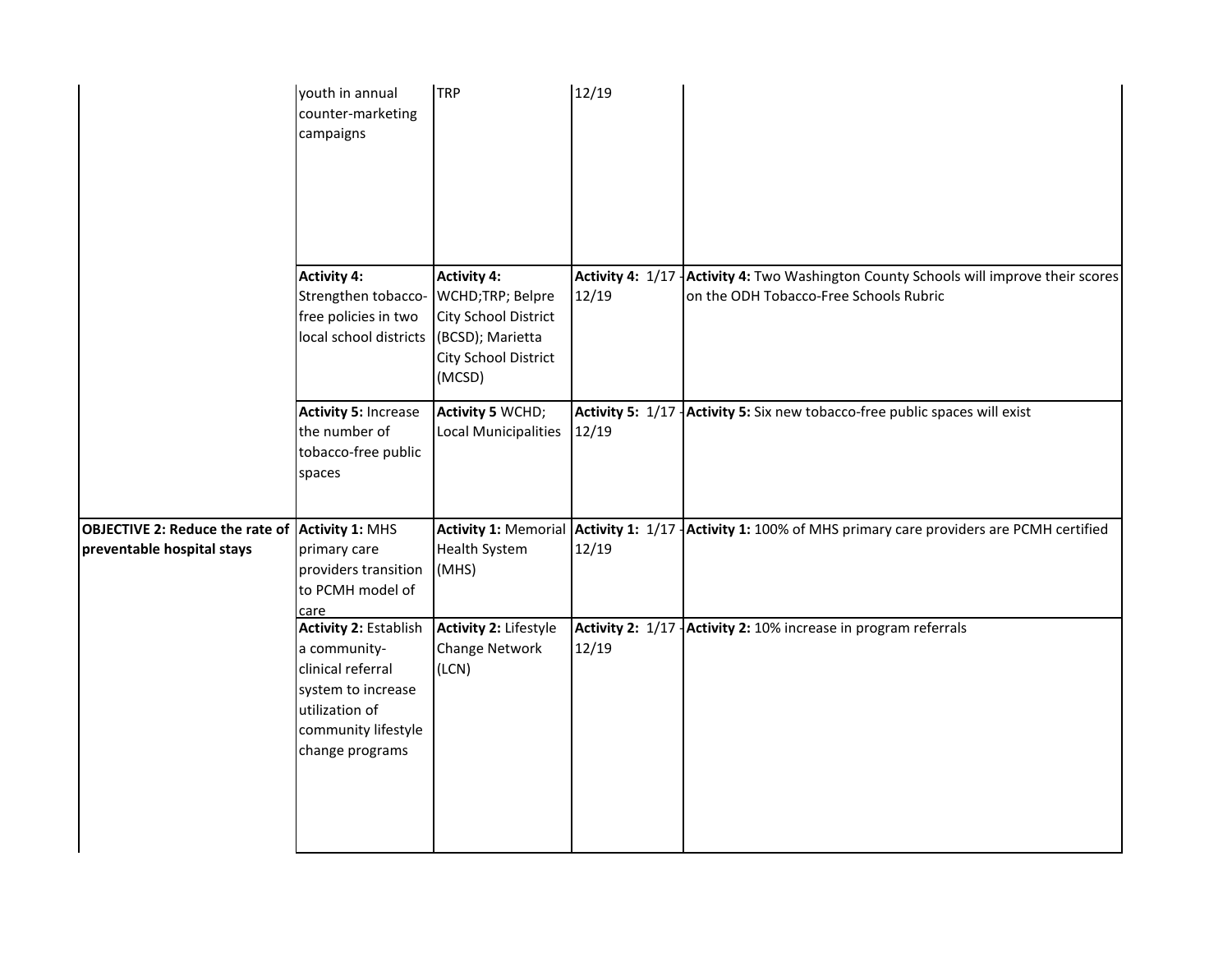|                                                             | Activity 3: Pilot a<br><b>Community Health</b><br>Worker (CHW)<br>model of care to<br>support patients'<br>diabetes<br>management        | <b>Activity 3: WCHD</b>                                                                                 | 12/19 | Activity 3: 1/17 Activity 3: 10% decrease in ER visits and hospital readmissions for<br>participating patients |
|-------------------------------------------------------------|------------------------------------------------------------------------------------------------------------------------------------------|---------------------------------------------------------------------------------------------------------|-------|----------------------------------------------------------------------------------------------------------------|
|                                                             | <b>Activity 4:</b><br>Implement the<br><b>Community Based</b><br>Health Intervention<br>(CBHI) model of care<br>for high-risk patients   | <b>Activity 4: BHRC</b>                                                                                 | 12/19 | Activity 4: 1/17 Activity 4: 10% decrease in hospital readmissions for participating<br>patients               |
|                                                             | <b>Activity 5: Develop</b><br>and promote a<br>referral protocol for<br>eligible, non- insured<br>people to the WC<br><b>Free Clinic</b> | <b>Activity 5: WC Free</b><br>Clinic; Community<br>Partners                                             | 12/19 | Activity 5: 1/17 Activity 5: 10% increase in Free Clinic referrals                                             |
| <b>OBJECTIVE 3: Improve the status Activity 1: Increase</b> |                                                                                                                                          | <b>Activity 1: Creating</b>                                                                             |       | Activity 1: 1/17   Activity 1: Six new and/or improved opportunities for healthy food                          |
| of Washington County residents' access to affordable        |                                                                                                                                          | Healthy                                                                                                 | 12/19 | will exist                                                                                                     |
| health behaviors                                            | healthy foods                                                                                                                            | Communities (CHC)<br>& Communities<br>Preventing Chronic<br>Disease (CPCD)<br><b>Coalition Partners</b> |       |                                                                                                                |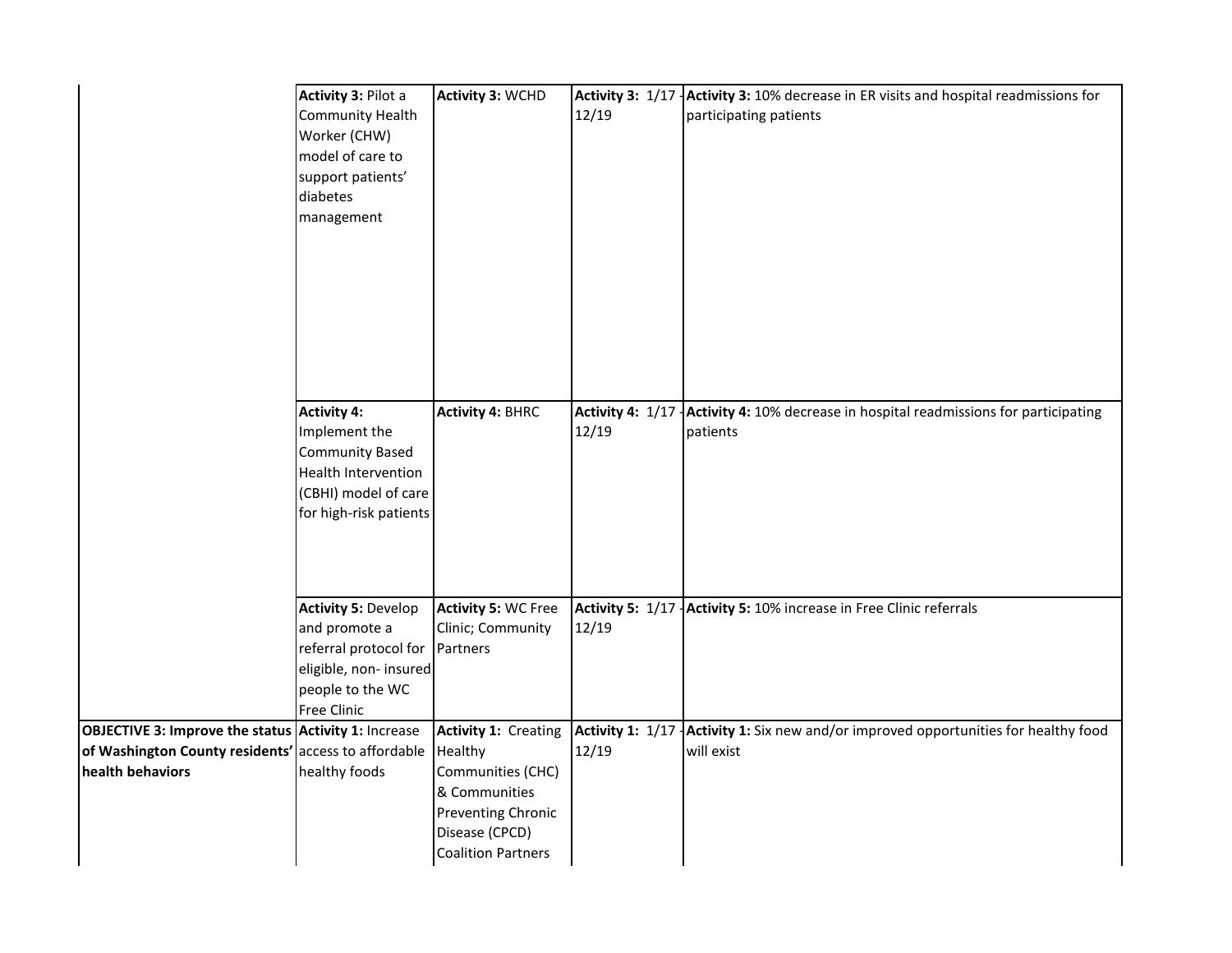| <b>Activity 2: Increase</b><br>access to affordable<br>physical activity                                                                    | Healthy<br>Communities (CHC)<br>& Communities<br>Preventing Chronic<br>Disease (CPCD)<br><b>Coalition Partners</b> | 12/19 | Activity 2: Creating Activity 2: 1/17 Activity 2: Six new opportunities for physical activity will exist |
|---------------------------------------------------------------------------------------------------------------------------------------------|--------------------------------------------------------------------------------------------------------------------|-------|----------------------------------------------------------------------------------------------------------|
| Activity 3: Increase<br>promotion of<br>community lifestyle<br>change programs                                                              | <b>Activity 3: LCN</b>                                                                                             | 12/19 | Activity 3: 1/17   Activity 3: Demonstrate a 10% increase in program participation                       |
| <b>Activity 4:</b><br>Community health<br>partners will<br>increase education<br>and awareness<br>activities for colon<br>cancer prevention | <b>Activity 4:</b><br>Memorial Health<br>System & Partners                                                         | 12/19 | Activity 4: 1/17 Activity 4: Demonstrate a 10% increase in colon cancer screenings                       |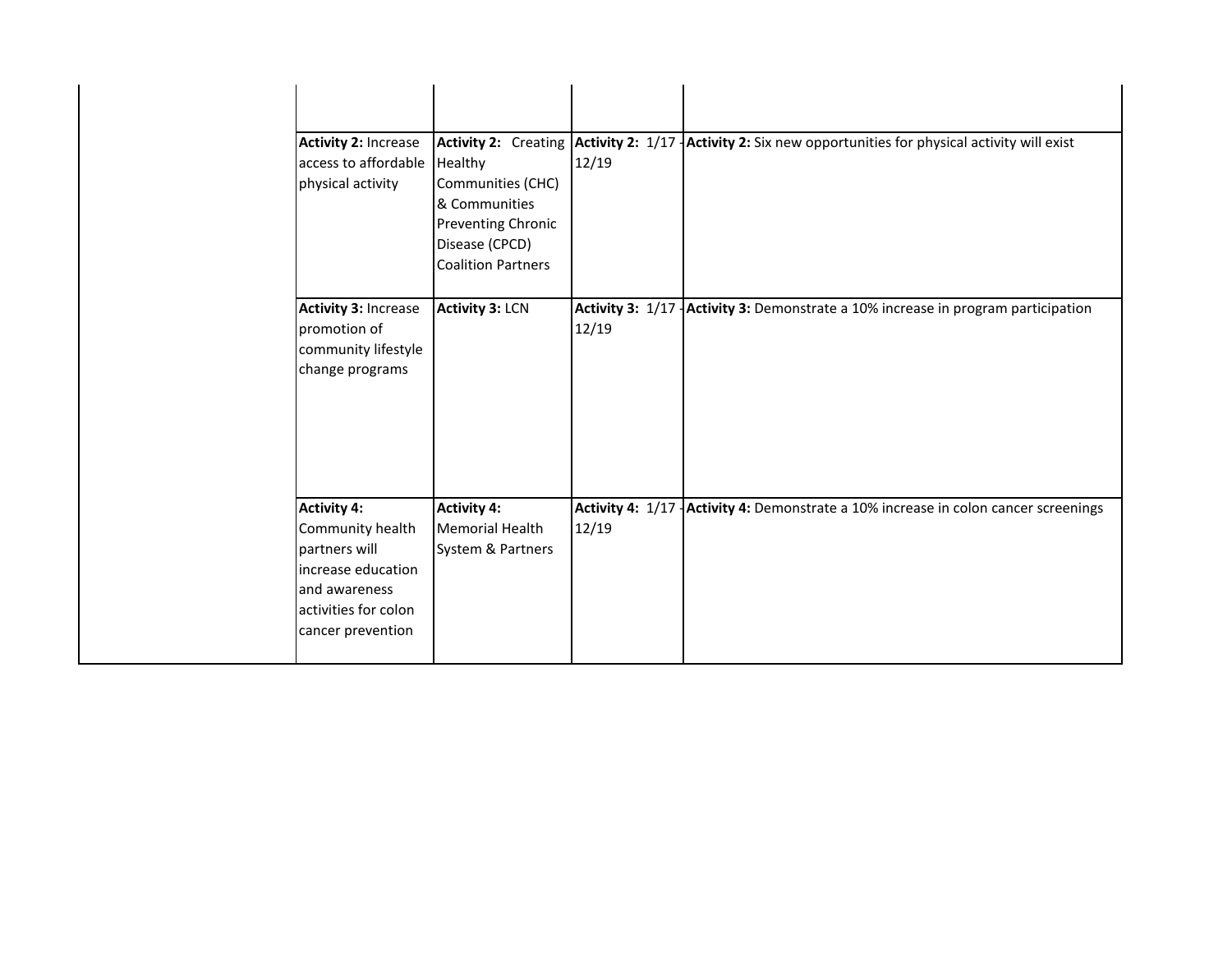#### **PRIORITY THREE: EDUCATION**

**Justification:** *This priority is two-fold. First, with chronic diseases and behavioral health needs growing in Washington County, we are cognizant of the need to raise children with more awareness, self-management skills, and prevention-centered lifestyles. This committee chose evidence-based programs or those with promising practices to facilitate a positive growth in children of Washington County in the areas of physical activity and career awareness. Second, while Washington County has a high school graduation rate comparable to the national high school graduation rate, the CHA revealed that we have fewer students pursuing higher education and an increase in jobs that must be filled with outside candidates. Therefore, this committee has made career awareness an objective for this priority, with an emphasis on careers pertinent to Washington County.*

| <b>Committee Chair:</b> Tasha Weary, Building Bridges to Careers |                                                 |                                        |                              |                                                      |
|------------------------------------------------------------------|-------------------------------------------------|----------------------------------------|------------------------------|------------------------------------------------------|
| Objective                                                        | <b>Activities</b>                               | <b>Responsible Parties</b>             | <b>Timeframe</b>             | <b>Evaluation Measures</b>                           |
| <b>OBJECTIVE 1: Increase physical</b>                            | <b>Activity 1: Partner with a</b>               | <b>Activity 1: Washington County</b>   | Activity 1: 2017-2018        | Activity 1: Compare fitness of children in the Fall  |
| activity for those 18 years and                                  | local elementary school to                      | <b>Health Department (WCHD)</b>        |                              | to fitness in Spring using appropriate Aerobic       |
| younger                                                          | see if heart rate monitors                      |                                        |                              | Capacity Test                                        |
|                                                                  | can be used to teach higher                     |                                        |                              |                                                      |
|                                                                  | quality physical activity                       |                                        |                              |                                                      |
|                                                                  | outside the classroom and                       |                                        |                              |                                                      |
|                                                                  | lead to improved fitness                        |                                        |                              |                                                      |
|                                                                  |                                                 |                                        |                              |                                                      |
|                                                                  | Activity 2: Expand to a                         | <b>Activity 2: WCHD</b>                | Activity 2: 2018-2019        | <b>Activity 2: Examine activity logs for trends</b>  |
|                                                                  | second school in the second                     |                                        |                              |                                                      |
|                                                                  | year                                            |                                        |                              |                                                      |
|                                                                  |                                                 |                                        |                              |                                                      |
|                                                                  |                                                 |                                        |                              |                                                      |
|                                                                  | Activity 3: Present results to Activity 3: WCHD |                                        | <b>Activity 3: 2019-2020</b> | <b>Activity 3: Presentation on results completed</b> |
|                                                                  | all school superintendents                      |                                        |                              |                                                      |
|                                                                  | in Washington County                            |                                        |                              |                                                      |
|                                                                  |                                                 |                                        |                              |                                                      |
|                                                                  |                                                 |                                        |                              |                                                      |
| <b>OBJECTIVE 2: Broaden career</b>                               | <b>Activity 1: Increase number</b>              | <b>Activity 1: Building Bridges to</b> | Activity 1: 2017-2020        | Activity 1: Current number of students served is     |
| awareness for K-12                                               | of students exposed to                          | <b>Careers</b>                         |                              | 61 (Sept. 2017) Grow by 10%?                         |
|                                                                  | Epicenter activities                            |                                        |                              |                                                      |
|                                                                  | <b>Activity 2: Hold two events</b>              | <b>Activity 2:</b> Building Bridges to | <b>Activity 2: 2017-2020</b> | Activity 2: Two events:                              |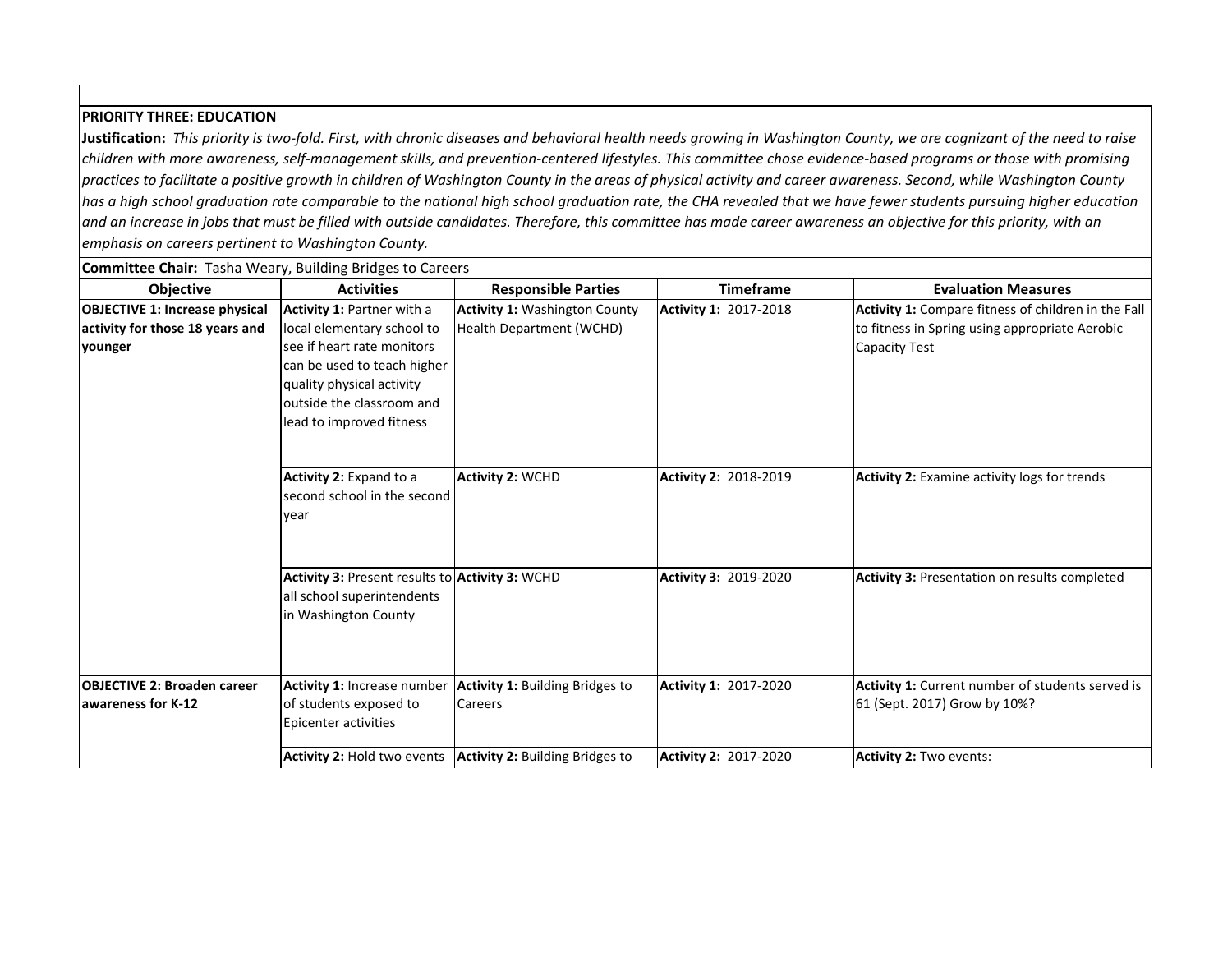| that explore local career    | <b>Careers</b> |  |
|------------------------------|----------------|--|
| assets. For example:         |                |  |
| . "Made in the MOV" event    |                |  |
| • Facilitated town hall talk |                |  |
| on Makerspace.               |                |  |
|                              |                |  |
|                              |                |  |
|                              |                |  |
|                              |                |  |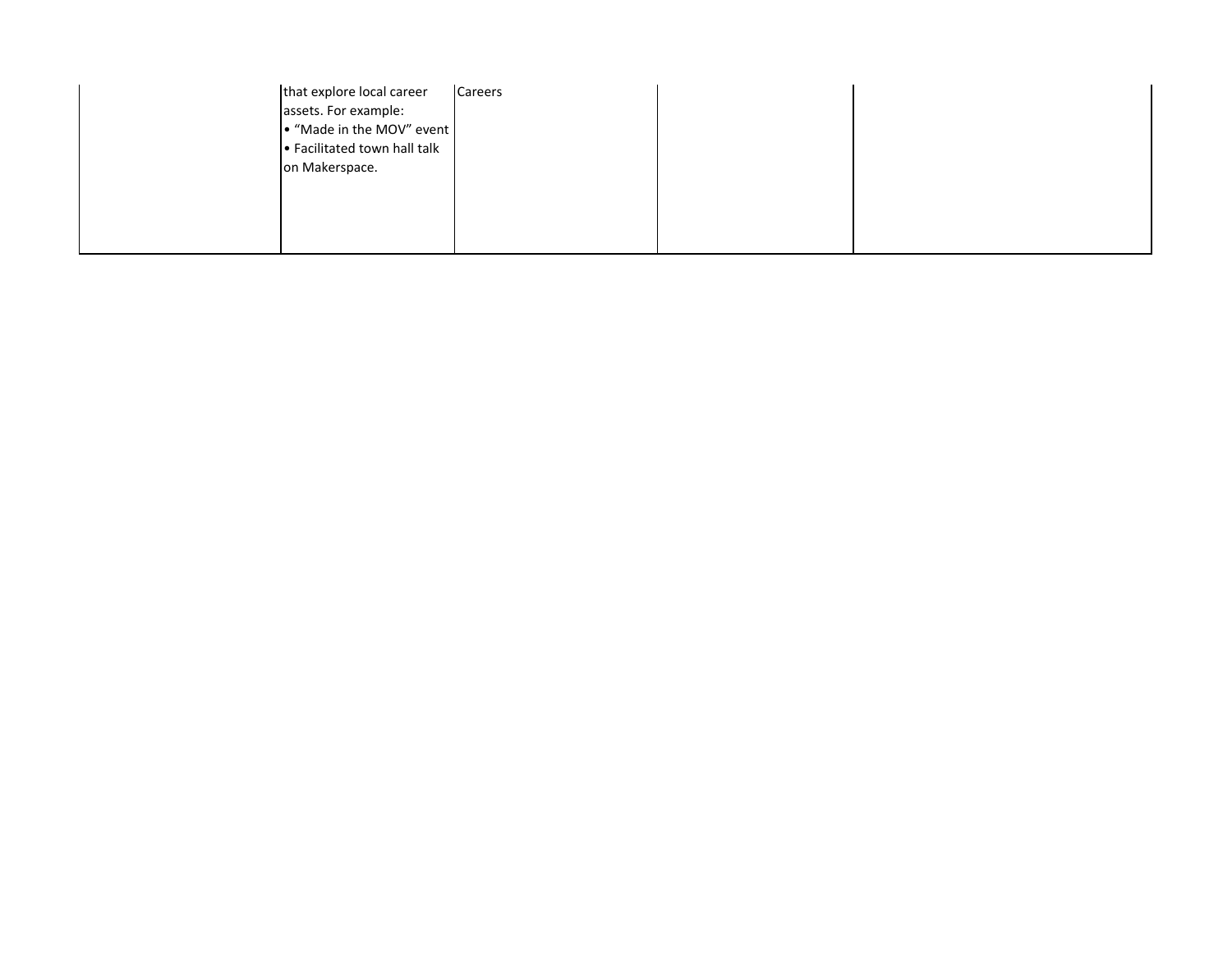#### **Objective Activities Responsible Parties Responsible Parties Responsible Parties Responsible Parties Responsible Parties Responsible Parties Responsible Parties Responsible Parties Responsible 2016 OBJECTIVE 2: Identify solution to Activity 1: Research** Liberty Mobility in Athens County, OH **Activity 1:** MHS; Washington County Health Department **Activity 1:** 12/18 **Activity 1:** Meet two times with Athens County, OH site to discuss Liberty Mobility **Activity 3: Develop a Activity 3: Epicenter** Makerspace **Activity 3:** 12/18 **Activity 3:** Makerspace open in Washington County **transportation barriers in Washington County Activity 2:** Identify **Activity 2:** MHS; WCHD **Activity 2:** 12/18 **Activity 2:** Host site identified and **PRIORITY FOUR: POVERTY Justification:** *County Health Rankings assert that the local economy is the key driver of health. Appalachia is known for its poverty and for poverty being the root cause of poor health. Identifying ways to improve the local economy will help lift people out of poverty and will have direct impacts on the overall health of Washington County. More specifically to this CHIP, insufficient or nonexistent transportation was identified as a core barrier to freedom from poverty. Transportation is an exhausting hurdle those in poverty must jump to reach employment opportunities and prevention or management of chronic diseases.*  **Committee Chair:** Tasha Weary, Building Bridges to Careers **OBJECTIVE 1: Increase the number of entrepreneurs in Washington County Activity 1:** Memorial Health System will explore offering insurance for entrepreneurs referred from the Epicenter/Makerspa ce **Activity 1:** Memorial Health System (MHS) **Activity 1:** 2017-2020 **Activity 1:** Insurance program available for entrepreneurs referred from the Epicenter/Makerspace **Activity 2:** The Epicenter will compile a list of necessary resources for entrepreneurs **Activity 2:** Epicenter **Activity 2:** 2017-2020 **Activity 2:** Resource book available